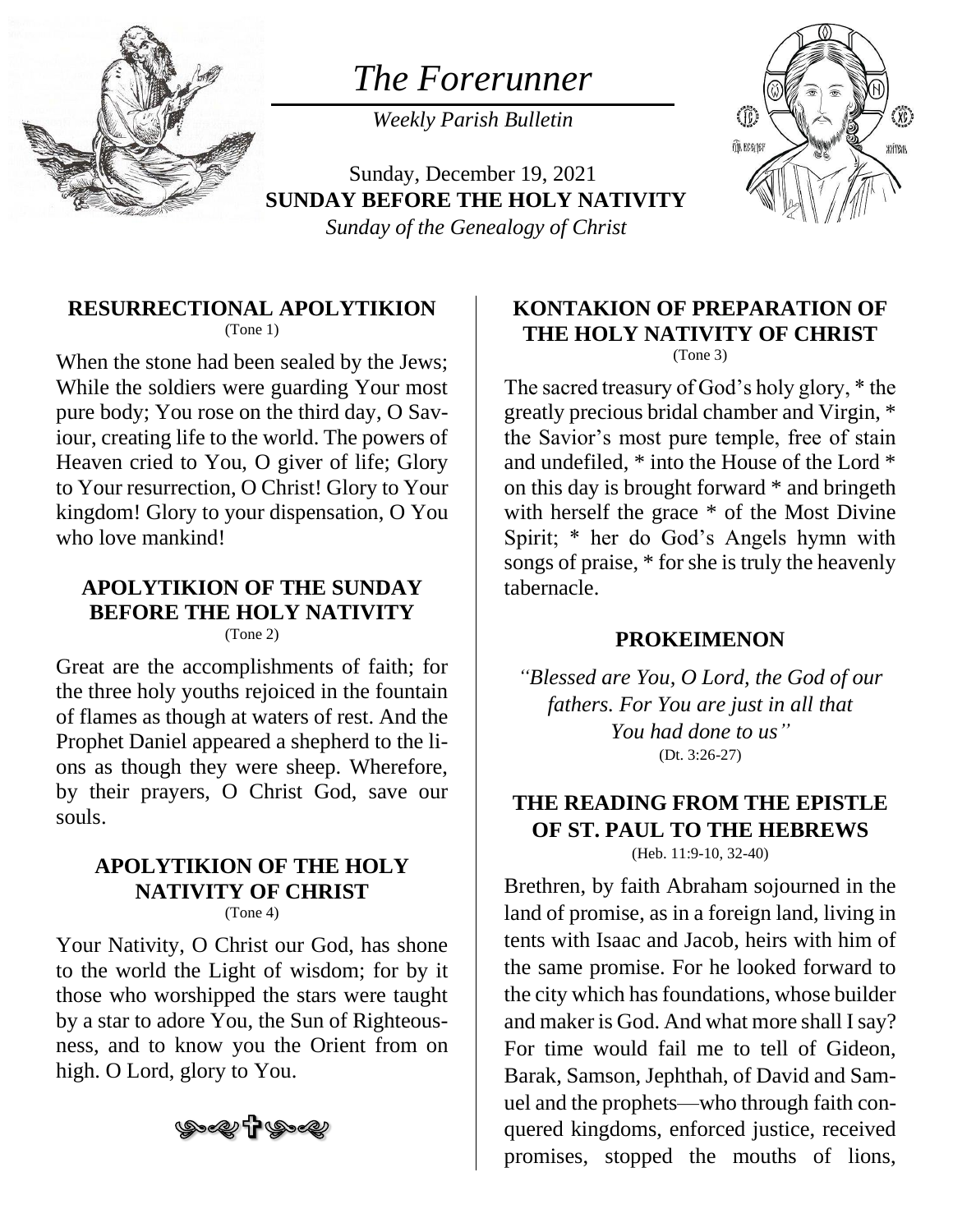quenched raging fire, escaped the edge of the sword, won strength out of weakness, became mighty in war, and put foreign armies to flight. Women received their dead by resurrection. Some were tortured, refusing to accept release, so that they might rise again to a better life. Others suffered mocking and scourging, and even chains and imprisonment. They were stoned, they were sawn in two, they were killed with the sword; they went about in skins of sheep and goats, destitute, afflicted, ill-treated—of whom the world was not worthy—wandering over deserts and mountains, and in dens and caves of the earth. And all these, though well attested by their faith, did not receive what was promised, since God had foreseen something better for us, that apart from us they should not be made perfect.

#### **THE READING FROM THE HOLY GOSPEL ACCORDING TO ST. MATTHEW** (Mt. 1:1-25)

The book of the genealogy of Jesus Christ, the son of David, the son of Abraham. Abraham was the father of Isaac, and Isaac the father of Jacob, and Jacob the father of Judah and his brothers, and Judah the father of Perez and Zerah by Tamar, and Perez the father of Hezron, and Hezron the father of Aram, and Aram the father of Amminadab, and Amminadab the father of Nahshon, and Nahshon the father of Salmon, and Salmon the father of Boaz by Rahab, and Boaz the father of Obed by Ruth, and Obed the father of Jesse, and Jesse the father of David the king. And David was the father of Solomon by the wife of Uriah, and Solomon the father of Rehoboam, and Rehoboam the father of Abijah, and Abijah the father of Asa, and Asa the

father of Jehoshaphat, and Jehoshaphat the father of Joram, and Joram the father of Uzziah, and Uzziah the father of Jotham, and Jotham the father of Ahaz, and Ahaz the father of Hezekiah, and Hezekiah the father of Manasseh, and Manasseh the father of Amon, and Amon the father of Josiah, and Josiah the father of Jechoniah and his brothers, at the time of the deportation to Babylon. And after the deportation to Babylon: Jechoniah was the father of Shealtiel, and Shealtiel the father of Zerubbabel, and Zerubbabel the father of Abiud, and Abiud the father of Eliakim, and Eliakim the father of Azor, and Azor the father of Zadok, and Zadok the father of Achim, and Achim the father of Eliud, and Eliud the father of Eleazar, and Eleazar the father of Matthan, and Matthan the father of Jacob, and Jacob the father of Joseph the husband of Mary, of whom Jesus was born, Who is called Christ. So all the generations from Abraham to David were fourteen generations, and from David to the deportation to Babylon fourteen generations, and from the deportation to Babylon to the Christ were fourteen generations. Now the birth of Jesus Christ took place in this way. When His mother Mary had been betrothed to Joseph, before they came together she was found to be with child of the Holy Spirit; and her husband Joseph, being a just man and unwilling to put her to shame, resolved to divorce her quietly. But as he considered this, behold, an angel of the Lord appeared to him in a dream, saying, "Joseph, son of David, do not fear to take Mary your wife, for that which is conceived in her is of the Holy Spirit; she will bear a son, and you shall call His Name Jesus, for He will save His people from their sins." All this took place to fulfill what the Lord had spoken by the prophet: "Behold, a virgin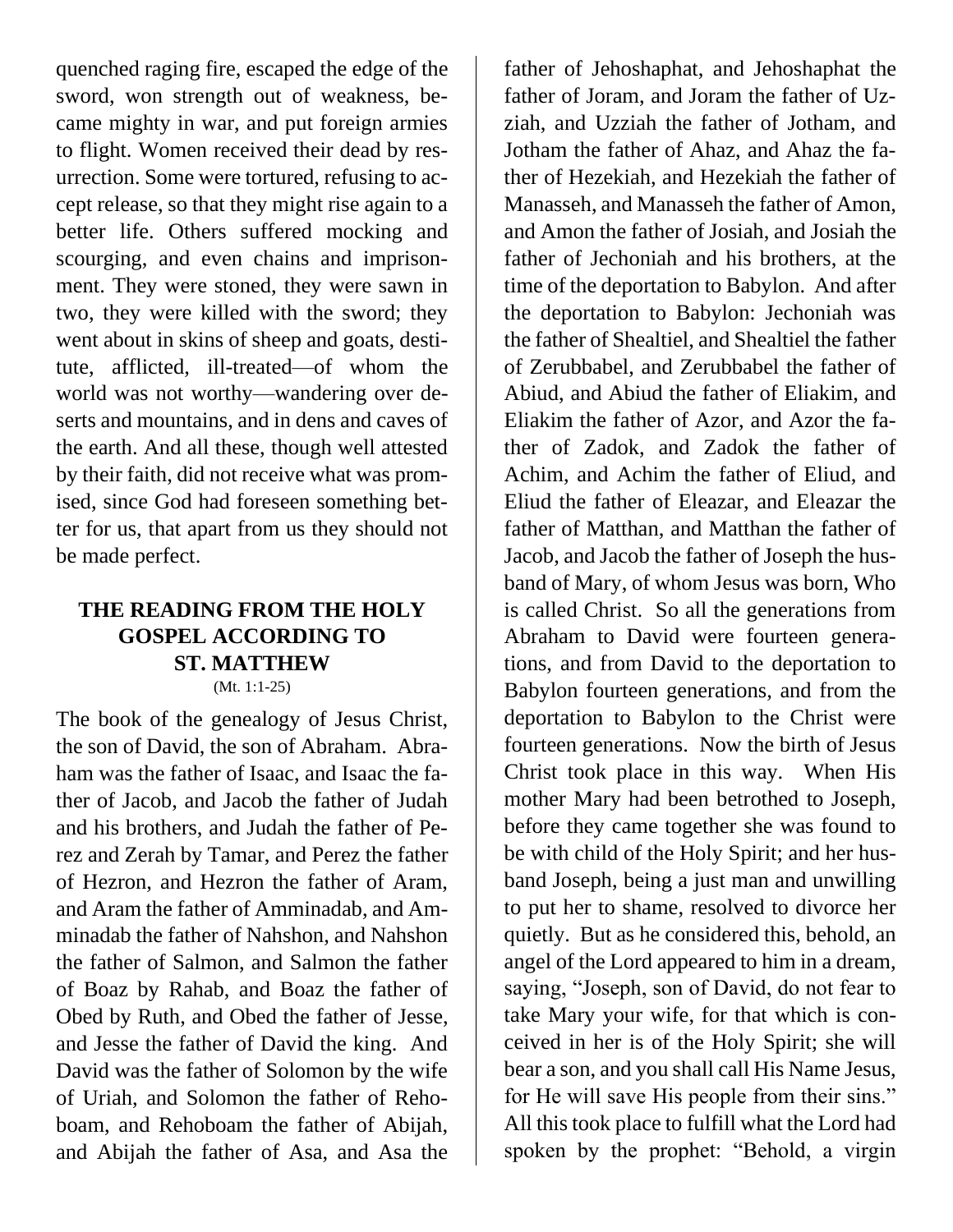shall conceive and bear a son, and His Name shall be called Emmanuel" (which means, God with us). When Joseph woke from sleep, he did as the angel of the Lord had commanded him; he took his wife, but knew her not until she had borne a son; and he called His Name Jesus.

### **COMMUNION HYMN**

*O Pure Virgin*

O pure and virgin Lady, O spotless Theotokos:

# **Rejoice, O unwedded Bride!**

O Virgin Queen and Mother, O dewy Fleece most sacred:

### **Rejoice, O unwedded Bride!**

O height transcending heaven above, O beam of light most radiant:

# **Rejoice, O unwedded Bride!**

O joy of chaste and virgin maids, surpassing all the angels:

#### **Rejoice, O unwedded Bride!**

O brilliant light of heaven above, most clear and most radiant:

#### **Rejoice, O unwedded Bride!**

Commanding Chief of heavenly hosts, O holiest of holies:

#### **Rejoice, O unwedded Bride!**

O ever virgin Mary, O Mistress of creation:

## **Rejoice, O unwedded Bride!**

O Bride all pure and spotless, O Lady all holy:

# **Rejoice, O unwedded Bride!**

O holy Mary, Bride and Queen, O cause of our rejoicing:

### **Rejoice, O unwedded Bride!**

O Maiden Queen honorable, O Mother most holy:

**Rejoice, O unwedded Bride!** More precious than the Cherubim, and more glorious than the Seraphim:

### **Rejoice, O unwedded Bride!**

Surpassing Principalities, Dominions, Thrones, and Powers:

### **Rejoice, O unwedded Bride!**

Rejoice, song of the Cherubim; Rejoice, hymn of the Angels:

### **Rejoice, O unwedded Bride!**

Rejoice, ode of the Seraphim, and joy of the Archangels:

#### **Rejoice, O unwedded Bride!**

Rejoice, O peace, Rejoice, O joy, and haven of salvation:

**Rejoice, O unwedded Bride!**

O bridal chamber of the Word, unfading, fragrant blossom:

#### **Rejoice, O unwedded Bride!**

Rejoice, delight of paradise, Rejoice, life everlasting:

#### **Rejoice, O unwedded Bride!**

Rejoice, O holy Tree of Life, and Fount of immortality:

## **Rejoice, O unwedded Bride!**

I supplicate thee, Lady, I humbly call upon thee!

## **Rejoice, O unwedded Bride!** O Queen of all, I beg thee,

to grant me thy favour:

### **Rejoice, O unwedded Bride!**

O spotless and most honoured Maid, O Lady all holy:

**Rejoice, O unwedded Bride!** I call upon thee fervently,